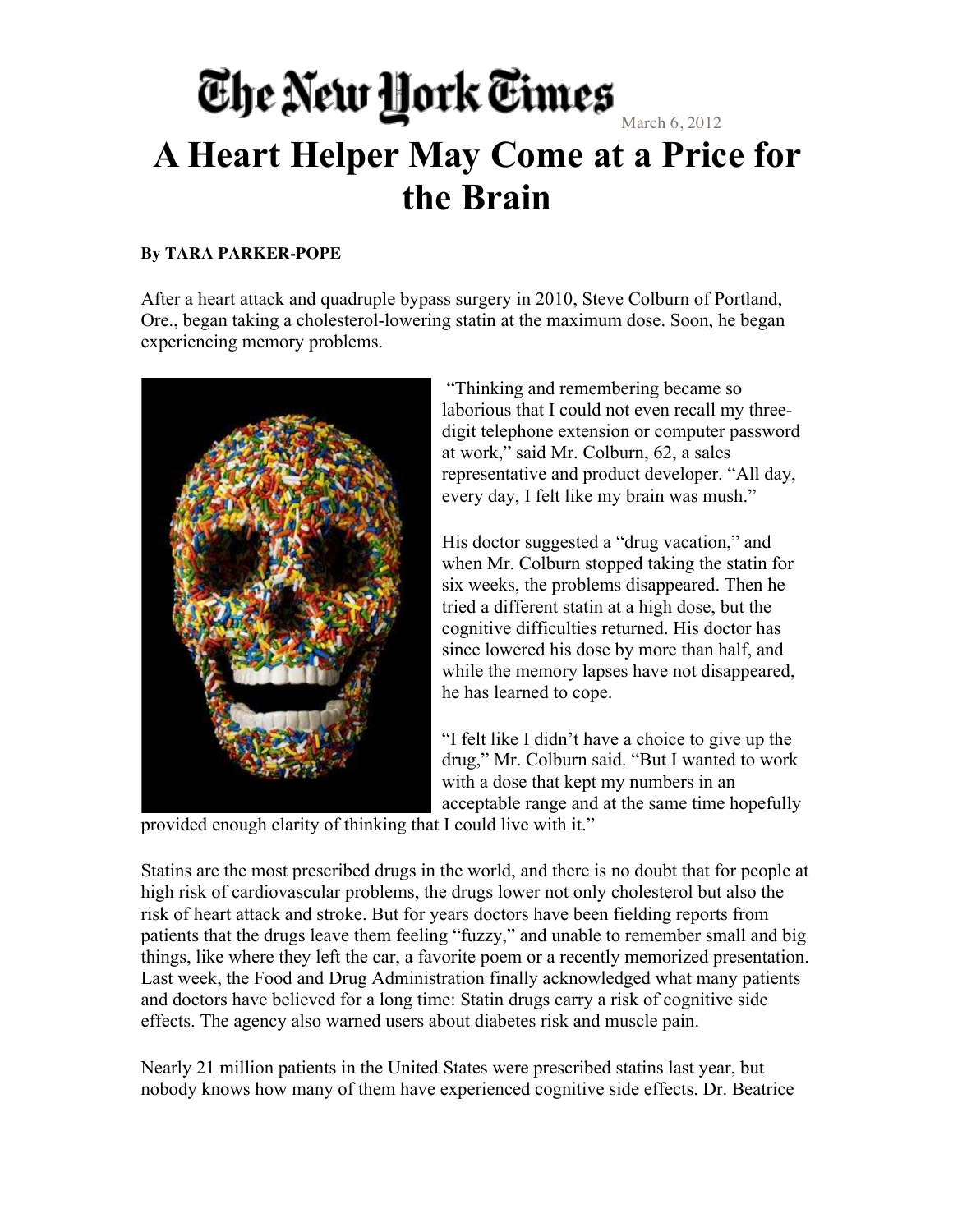## The New Hork Times

March 6, 2012

Golomb, associate professor of medicine at the University of California, San Diego, has collected more than 3,000 reports of side effects related to statin use. She said doctors have too often dismissed the complaints, writing off the memory lapses and muscle pain, in particular, as a normal sign of getting older.

Many patients on statins also take medications for other health problems, which has made it difficult to discern whether statins are always to blame. For six years, Bill Moseley of Towson, Md., tried taking statins to lower his cholesterol; he also began taking medications for hypertension and high blood sugar. He found the drugs to be mindnumbing.

"I felt like a zombie in the afternoons," he said.

While taking the cocktail of drugs, he began making driving errors. "I'd feel spacey and wouldn't be in the right lane in enough time to make a turn," he said. "Or I wouldn't see someone I should be seeing. It was a feeling of detached, suppressed mental capability that should be there."

Against his doctor's advice, Mr. Moseley in 2006 stopped all of the drugs and began focusing on healthful eating and exercise, meeting regularly with a personal trainer and lifting weights. Four months later, the cognitive problems disappeared. Today, he is 69, his cholesterol has dropped from 225 to about 125, and his blood pressure and blood sugar are under control.

"I'm back to normal, and the more I work out over time, the better and better I get," he said.

To be sure, millions of patients taking statins never experience cognitive side effects. John Hannon, 60, of Oceanside, N.Y., began taking a statin 20 years ago to lower his total cholesterol, which was about 270. Now his total cholesterol is in the 135 to 150 range.

"I've had no side effects that I'm aware of," he said. "For me, it has been a wonder drug."

Dr. Steven Nissen of the Cleveland Clinic noted that cognitive side effects have not been detected in randomized controlled trials of statin therapy. And even the warnings about muscle aches and diabetes need to be weighed against the fact that the drugs are proven to lower risk for heart attack and stroke, he said.

"For most physicians, and certainly for me, these warnings haven't changed the decisionmaking process about who gets a statin and who doesn't," Dr. Nissen said.

Robert F. Hickey of Eagle, Colo., started taking statins in 2008 to lower his cholesterol, which was above 300. He also takes a myriad of other medications as a result of a kidney